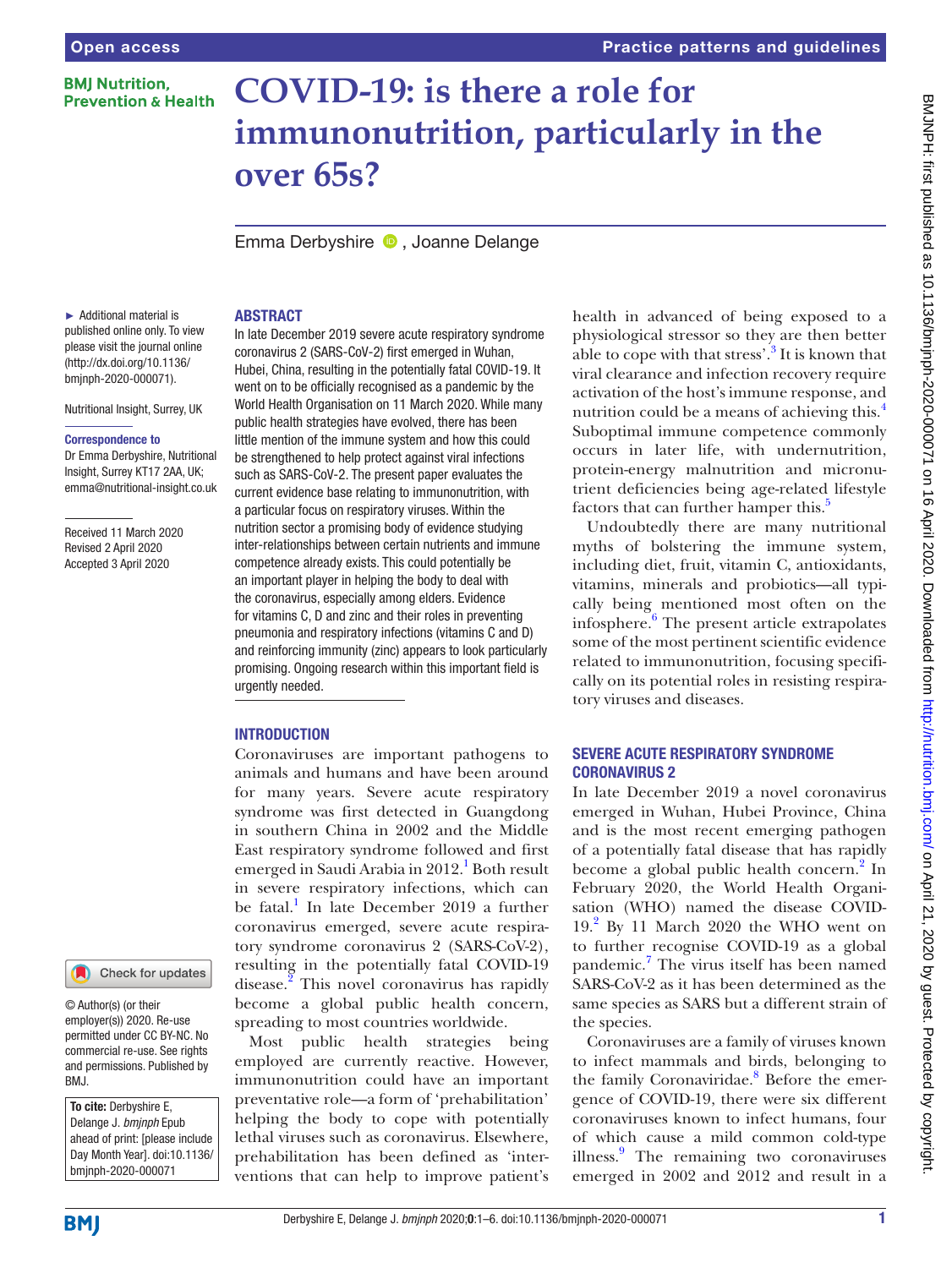more severe disease in humans. These were named severe acute respiratory syndrome (SARS) and the Middle East respiratory syndrome (MERS) and are highly pathogenic viruses.<sup>9</sup> Both SARS and MERS are believed to have origi-nated in bats, suggesting animal to human transmission.<sup>[9](#page-4-8)</sup>

SARS-CoV-2 has emerged as the third known coronavirus that causes fatal respiratory diseases in humans. The causative pathogen was isolated by Chinese researchers in January 2020 and discovered to be a large enveloped virus with a positive sense, single-stranded RNA genome of about 26-33kb.<sup>1</sup> The SARS-CoV-2 shares 96% similarity to bat coronavirus at the whole genome level, which suggests, like SARS and MERS, bats were the original host, with an intermediate host prior to infecting humans.<sup>[9](#page-4-8)</sup> It will be vital to track the path of the virus in order to prevent future exposure and outbreaks. In terms of the development of vaccines and antibody-based therapies, it will be important to understand the mutation rate of SARS-CoV-2, which appears to be moderate to high and similar to the other coronaviruses.<sup>[10](#page-4-10)</sup>

Unfortunately, no vaccines against coronaviruses have ever been developed, including for SARS or MERS, with MERS still remaining largely uncontrolled.<sup>[11](#page-4-11)</sup> Similarly, there is no single specific antiviral therapy. The ramification of SARS-CoV-2 is atypical viral pneumonia, with the main treatment strategy of supportive care, which may include oxygen or artificial ventilation.<sup>12</sup> Antibiotics are of no use to treat viral pneumonia. The fatality rates in China (and now Italy) follow a distinct pattern, with the elderly having the highest death and case fatality rate ([figure](#page-1-0) 1 and [table](#page-1-1) 1).<sup>13</sup> In particular, older patients ( $>65$ years) with underlying health conditions, including acute respiratory distress syndrome, are at increased risk of  $\frac{12}{2}$  $\frac{12}{2}$  $\frac{12}{2}$ 

#### Immunity focus



The human immune system is comprised of four central components—T cells, B cells, the complement system and phagocytes which are vital in defending the organism against foreign intruders.[14](#page-4-13) The immune system is the

<span id="page-1-0"></span>Figure 1 Death rates in China, by age. Data extrapolated from Porcheddu *et al*. [13](#page-4-9)

## BMJ Nutrition, Prevention & Health

<span id="page-1-1"></span>

| Case Fatality Rates in China, by Age<br><b>Table 1</b> |                              |                       |
|--------------------------------------------------------|------------------------------|-----------------------|
| Age (years)                                            | Confirmed<br>SARSCOV-2 n (%) | Case Fatality<br>Rate |
| $0 - 9$                                                | 416(0.9)                     |                       |
| $10 - 19$                                              | 549 (1.2)                    |                       |
| $20 - 29$                                              | 3,619(8.1)                   |                       |
| 30-39                                                  | 7,600 (17.0)                 | 0.2                   |
| $40 - 49$                                              | 8,571 (19.2)                 | 0.2                   |
| 50-59                                                  | 10,008 (22.4)                | 0.2                   |
| 60-69                                                  | 8,583 (19.2)                 | 0.4                   |
| 70-79                                                  | 3,918(8.8)                   | 1.3                   |
| ≥80                                                    | 1,408(3.2)                   | 3.6                   |

Data extrapolated from Porcheddu *et al* (2020)<sup>13</sup>

body's primary defence barrier against infections, and thus any weaknesses could be potentially detrimental to the host.<sup>[15–17](#page-4-14)</sup>

It has been recognised that a 'well-fed' immune system is one way of helping to provide defence against pathogenic organisms.<sup>5</sup> It has been elegantly stated that an ideal immune system should be 'constantly alert and monitoring for signs of danger or invasion'.[4](#page-4-3) Professor Philip Calder is one of the leading experts in nutritional immunology and has published widely on this topic. In his article 'Feeding the Immune System', he explains that the immune system functions by acting as an exclusion barrier, identifying and eliminating pathogens and involving complex interplay between many different cell types and chemical mediators.<sup>5</sup>

Unfortunately a decline in immune function is usually inevitable with ageing, a process referred to scientifically as 'immunosenescence', which typically involves the deterioration of both innate and acquired immune systems.<sup>18</sup> <sup>19</sup> A number of potential mechanisms have been proposed, including (1) declining T cell function attributed to thymic involution and subsequent reduced output of naïve T cells<sup>20</sup>; (2) ageing-associated inflammation, often referred to as 'inflammaging', which paradoxically can reduce immunity and contribute to pathogenic age-related diseases $^{21}$ ; and (3) poor micronutrient status – a bidirectional relationship between infection/immunity and nutrition whereby changes in one of these components can impact the other.<sup>22</sup> It is also becoming apparent that ageing can modulate immune function and cellular composition in ways that are sex-specific, possibly due to differences in how menopause and andropause unfold.<sup>23</sup>

With regard to respiratory conditions, the combined effects of compromised immune function, frailty and length of exposure to pathogens mean that ageing populations are naturally predisposed to pulmonary disease. $^{24}$  $^{24}$  $^{24}$ Nevertheless, there is hope—innate and acquired immune function may be supported by human nutrition, particularly in instances where this is suboptimal, that is, in clinical settings and the aged, potentially helping to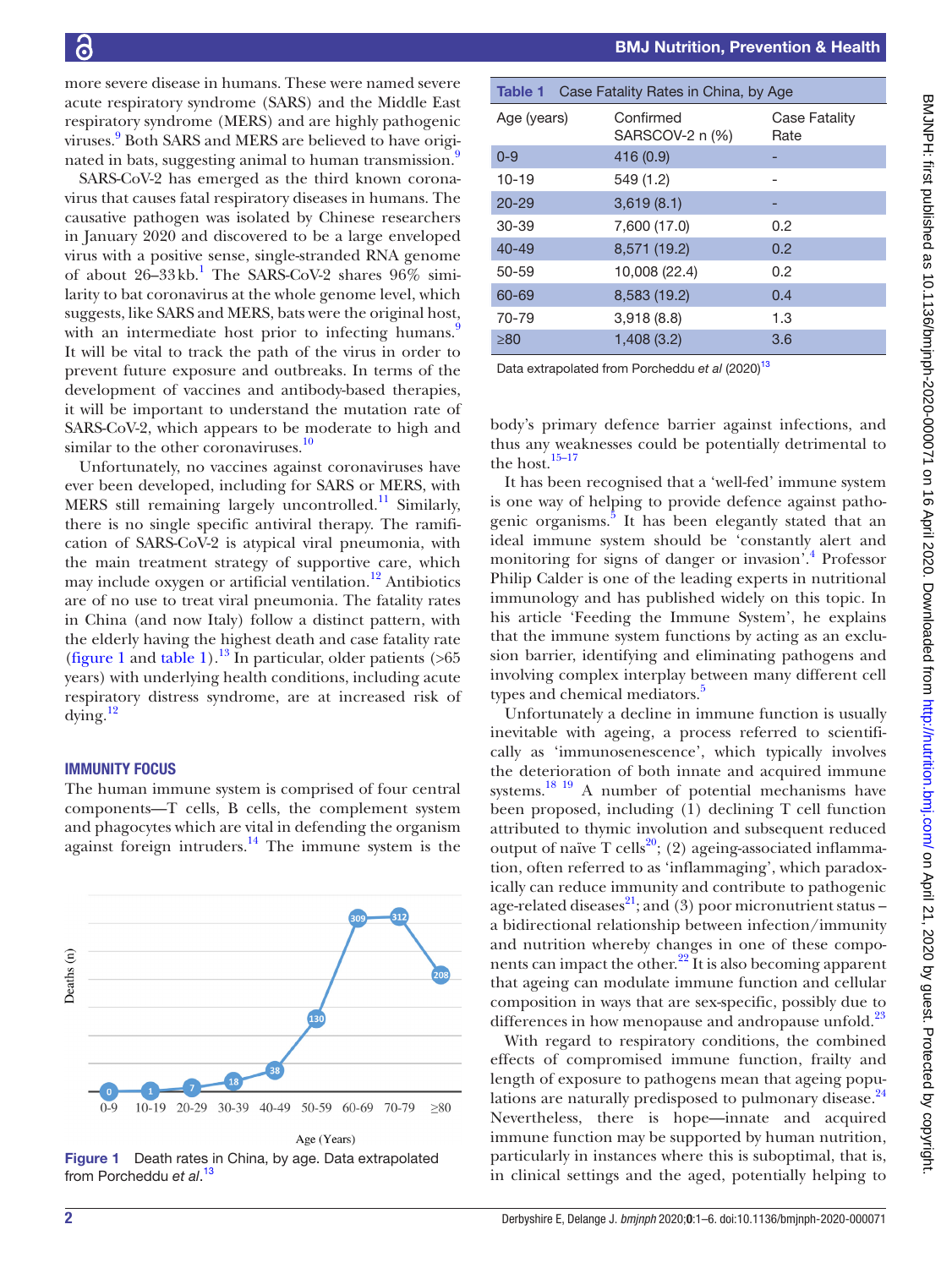lower the risk of infections and their severity and promote recovery from these.

#### **NUTRITION FOCUS**

As discussed, we are in the information era, and with this there are many online nutritional myths about how to bolster the immune system.<sup>[6](#page-4-5)</sup> However, a number of scientific reviews and research publications have been published focusing on the role of diet and specific nutrients in the immune system, some of which have focused on respiratory viral infections. Here we discuss some of the main findings.

One recent review<sup>25</sup> identified that an array of micronutrients are required to meet the complex needs of the immune system, including vitamins A, D, C, E,  $B_6$ ,  $B_{12}$ , folate, copper, iron, zinc and selenium, with many of these having potential synergistic relationships. Of the evidence, however, it was concluded that the largest body of evidence related to immune function existed for vitamin C, D and zinc. $^{25}$  Hereon we subsequently focus on these nutrients with specific reference to the evidence on respiratory health.

#### Vitamin C

Vitamin C was first purified in the early 1930s, and soon after physicians proposed that vitamin C could be beneficial in the treatment of pneumonia.[26](#page-4-22) Historically, vitamin C has been used for immune support and is known to be acquired by neutrophils. $27$  This nutrient supports epithelial barrier function against pathogens, cellular functions of the adaptive and innate immune systems, and protects against oxidative stress.<sup>28</sup>

A review published in  $2017^{26}$  $2017^{26}$  $2017^{26}$  concluded that three controlled trials found that vitamin C prevented pneumonia and two controlled trials observed a treatment benefit of vitamin C for patients with pneumonia. An earlier Cochrane review,<sup>29</sup> undertaken in 2013, collated evidence from three prophylactic trials,  $30-32$  finding a statistically significant (80% or greater) reduction in pneumonia incidence in the vitamin C groups. It was subsequently concluded that therapeutic use of vitamin C supplementation could be reasonable for patients with pneumonia and low plasma vitamin C levels given its low cost and health risks.

With regard to dosages Glazebrook and Thomson $30$ monitored male students during World War II whose diets typically provided 10–15mg vitamin C daily, and an additional 0.05–0.3g/day ascorbic acid was added to morning cocoa or their evening glass of milk. Cases of pneumonia occurred in the control group but not in the test group, indicating a potential role in pneumonia prevention.<sup>30</sup> Kimbarowski and Mokrow<sup>31</sup> provided 0.3g vitamin C daily to military recruits who were hospitalised with influenza type A. In this study pneumonia was reported in 2 subjects in the treatment group and 10 in the control group, again indicating a potential adjunctive role.<sup>31</sup> Pitt and Costrini<sup>32</sup> administered one of the highest dosages, 2g/day, to US

Marine recruits for 2 months with no reported symptoms attributed to the pills. In this study there was a reduced incidence of pneumonia among the recruits receiving vitamin C, but only 8 of 674 had pneumonia, indicating a need for larger sample sizes.<sup>[32](#page-4-28)</sup>

In terms of potential mechanisms, it is well recognised that infections increase oxidative stress. $26$  Infections typically activate phagocytes which release reactive oxygen species, which are oxidising agents.<sup>26</sup> Vitamin C is a renowned antioxidant which can counteract these effects.[26](#page-4-22) In one study a respiratory syncytial virus reduced the expression of antioxidant enzymes and subsequently increased oxidative damage.<sup>[33](#page-4-29)</sup>

#### Vitamin D

A number of studies have investigated the interrelationships between vitamin D and its effects on respiratory viruses and conditions such as community-acquired pneumonia.[34–37](#page-4-30)

It is well appreciated that vitamin D is a powerful immunoregulator, with vitamin D receptors being expressed by the majority of immune cells (B and T lymphocytes, macrophages and monocytes).[38](#page-5-0) It has also been proposed that immune cells themselves can convert  $25(OH)D_3$  into  $1,25(OH)_{2}D_{3}$ , its active form.<sup>38</sup>

Zdrenghea *et al*<sup>34</sup> reported in their review that respiratory epithelial cells, macrophages and monocytes express vitamin D receptor, and concluded that vitamin D could act as a potential adjuvant in protecting and treating patients with respiratory viral infections who typically have lower vitamin D status. Work by Greiller and Martineau<sup>[35](#page-4-31)</sup> also reported that vitamin D deficiency is associated with a higher risk of viral acute respiratory infection and found that vitamin D metabolites modulated the expression and secretion of type 1 interferon, chemokines CXCL8 and CXCL10, and proinflammatory cytokines, including tumour necrosis factor and interleukin-6.

Another study, $36$  using human bronchial epithelial cells infected with respiratory syncytial and rhinoviruses (with or without exogenous D), showed that both viral strains reduced the number of vitamin D receptors and 24-hydroxylase. However, despite this, exogenous vitamin D was shown to increase antiviral defences and increase rhinovirus-induced interferon-stimulated genes and cathelicidin, implying a protective response. $36$  Other  $work<sup>37</sup>$  focusing on pneumonia found a negative association between  $1,25(OH)_{2}D_{3}$  and pneumonia severity.

A systematic review and meta-analysis $39$  has collated evidence from 25 separate randomised controlled trials (n=11321 participants) studying the effects of vitamin D supplementation on acute respiratory infections among those aged 0–95 years. Protective effects were seen among all participants, but particularly among those with baseline 25-hydroxyvitamin D levels <25nmol/L, indicative of deficiency. [39](#page-5-3) Overall, the authors concluded that vitamin D appeared to be a safe strategy to protect against acute respiratory tract infections.<sup>39</sup>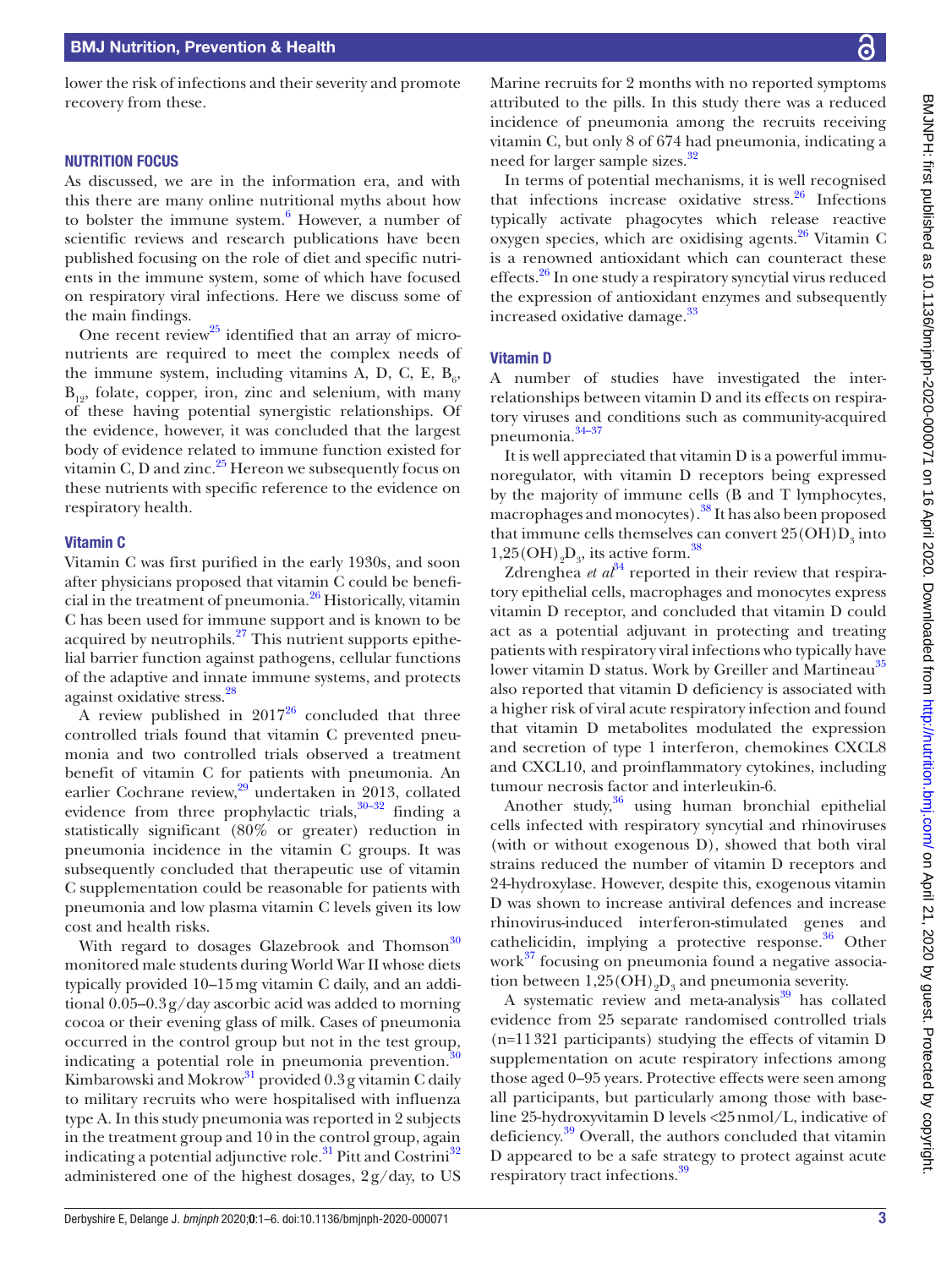## $\overline{G}$ Zinc

Zinc is regarded as a 'gatekeeper' of immune function: it is essential for the functioning of the immune system. $40$ Zinc ions play a role in the regulation of intracellular signalling pathways in adaptive and innate immune cells.[40](#page-5-4) Zinc is also involved in inflammation, elevating inflammatory responses and inducing cell-mediated immunity, and is a key component of pathogeneliminating transduction pathways that contribute to neutrophil extracellular traps (networks which bind pathogens) formation.<sup>[41](#page-5-5)</sup>

No meta-analysis or Cochrane reviews currently appear to have been undertaken in this field. Among paediatric populations a review of several studies $42$ concluded that zinc supplementation for more than 3 months could be effective in preventing pneumonia in children younger than 5 years of age, although the evidence was not robust enough to advocate prophylactic properties if given for shorter periods of time. Among the elderly it is recognised that inadequate zinc status impairs immune function, reduces pathogenic resistance, and is linked to an increased incidence and duration of pneumonia, along with overall mortality.<sup>[43](#page-5-7)</sup> Rigorous trials, however, are yet to determine the efficacy of zinc supplementation.

## The need for more research

Given the rapid transmission of COVID-19, scientists are working against the clock to find potential vaccines, antiviral medications or other possible solutions. One intervention could potentially be the reinforcement of the immune function, a strategy that could be particularly worthwhile among vulnerable groups such as those aged >65, with underlying health conditions, such as asthma, chronic obstructive pulmonary disease, diabetes and heart disease, or who are immunosuppressed. Unfortunately, high-quality, rigorous trials are currently lacking. Most of what we know are based on observational evidence or older studies conducted on military populations.

Hopefully now more funds will be invested into nutritional immunology and its applications among ageing populations and those with viral respiratory conditions. This could be a viable approach given the relatively low cost of vitamin D, C and zinc supplements. What remains to be confirmed are the dosages and durations that these would need to be taken to be most beneficial and whether different combinations of micronutrients would be most effective in helping to fight against infection.

As previously mentioned, vitamins A, E,  $B_6$ ,  $B_{12}$ , folate, copper, iron and selenium are other examples of nutrients that possess important  $role(s)$  in helping to meet the complex needs of the immune system. $25$  These may work individually or in synergy. Furthermore, it is highly likely that other dietary components could also play a

role in the modulation of immunity, but are yet to be identified.

Given the recent shifts towards food shortages layered on top of the already pressing concerns about food insecurity in older adults, this could only further hamper the nutritional density and micronutrient profiles of diets. Further interventions and public health strategies should therefore consider the value of distributing both food and nutrition supplementation packages to the vulnerable.

## Summary and perspective

Unfortunately, the transmission and speed at which COVID-19 is spreading globally appear to be surpassing the speed at which nutritional immunology studies can give firm answers. An insight into the evidence that is currently available indicates that from an immunological and respiratory stance, ageing populations are undoubtedly more 'at risk' from the harmful ramifications of such infections. Subsequently, a number of nutritional strategies could help them, taking on board what we know so far:

- ► Public health strategies involving immunonutrition could be an alternative way to promote prehabilitation and reduce burdens on healthcare systems.
- $\blacktriangleright$  The general public and indeed the ageing population should be encouraged to follow guidance from Public Health England<sup>44</sup> and continue taking supplements containing 10 μg of vitamin D daily, given the fact that low vitamin D status appears to correlate with reduced immune function. Family and friends should help communicate this information to older generations given that they may have limited awareness of these guidelines.
- ► Foods that are naturally abundant in vitamin C such as broccoli  $(60 \,\text{mg}/100 \,\text{g})$ , blackcurrants (130mg/100g), fortified breakfast cereals (up to  $134 \,\text{mg}/100 \,\text{g}$  and oranges  $(37-52 \,\text{mg}/100 \,\text{g})^{45}$  $(37-52 \,\text{mg}/100 \,\text{g})^{45}$  $(37-52 \,\text{mg}/100 \,\text{g})^{45}$ should be made accessible to older individuals who are most in need of their nutritional benefits.
- $\blacktriangleright$  In the UK 5.5% of men and 4% of women 65 years and over (around 1 in 20) presently have zinc intakes lower than the lower reference nutrient intake (the level below which deficiency could occur)[.46](#page-5-10) The consumption of foods naturally abundant in zinc such as canned crab  $(5.7 \text{ mg}/100 \text{ g})$ , canned shrimps  $(3.7 \text{ mg}/100 \text{ g})$ , canned adzuki beans (≈2.3 mg/100 g) and boiled eggs (1.3mg/100g) should be encouraged as a supplementation strategy to reinforce immunity.
- ► Among those with established respiratory conditions or pneumonia, specific nutrients such as vitamin C, D or zinc could be considered as potential adjuvants to conventional treatment pathways.
- ► Tolerable upper intake levels (ULs) are intake levels which should not be surpassed as toxicity prob-lems could appear.<sup>[47](#page-5-11)</sup> For vitamin D a UL of  $50\,\text{µg}$ / day is advised and for zinc a UL of 25mg/day is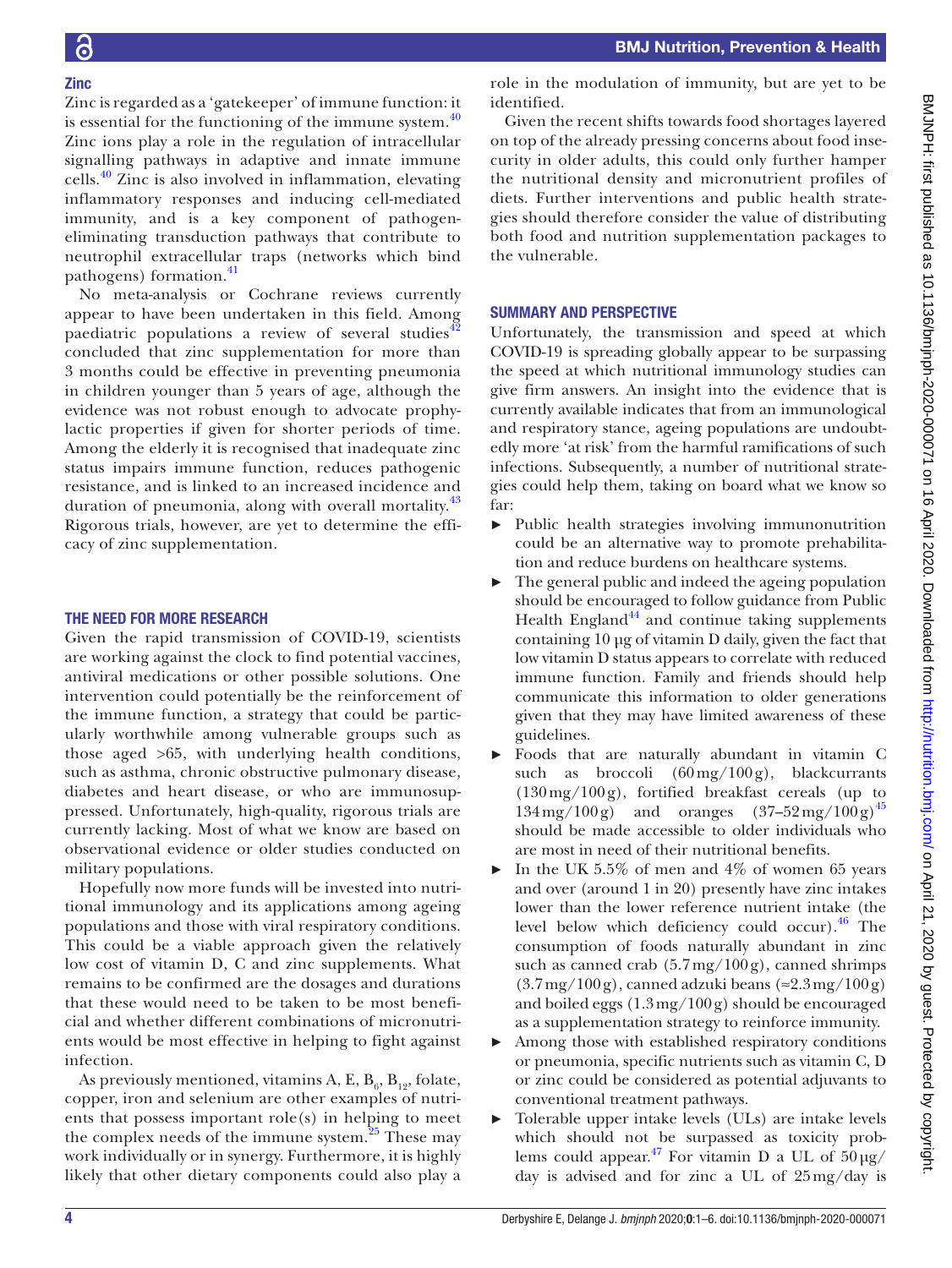## BMJ Nutrition, Prevention & Health

recommended.[47](#page-5-11) There is insufficient evidence to establish UL for vitamin C, but available human data suggest that supplemental daily doses of up to about 1g, in addition to normal dietary intake, are not associated with adverse gastrointestinal effects.<sup>[47](#page-5-11)</sup> Not having an adverse effect, however, is not necessarily indicative of a benefit either, and ongoing trials are warranted.

- ► Every individual patient should be carefully assessed when providing nutrient intakes higher than the reference nutrient intake, and dosages should preferably be clinically validated for critically ill patients.
- ► Now that a pandemic has arisen with SARS-CoV-2, and given the easy access, low cost and limited side effects of the discussed nutrients, now could be an appropriate time to trial and test their efficacy in relation to prevention, severity and recovery of such infections.
- ► Ongoing research is urgently needed within the field of immunonutrition and, in particular, how this could benefit vulnerable, at risk groups.

#### Twitter Emma Derbyshire [@drderbyshire](https://twitter.com/drderbyshire)

Contributors ED, with her nutritional expertise, contributed to conceptualising and writing the main manuscript. JD, with her virology expertise, contributed to and edited the manuscript.

Funding The authors have not declared a specific grant for this research from any funding agency in the public, commercial or not-for-profit sectors.

Competing interests ED consults for the Healthcare Supplement Information Service, British Summer Fruits and UK Food Advisory Board but did not receive funding for writing this article nor its open access fees. ED has a lung condition herself called bronchiectasis, and so was genuinely interested in the research underpinning this field and the importance of its communication. Open access fees were funded by Nutritional Insight for which ED is the Director.

Patient consent for publication Not required.

Provenance and peer review Not commissioned; externally peer reviewed.

Data availability statement Data sharing not applicable as no data sets generated and/or analysed for this study. Data are available upon reasonable request. No data are available.

Open access This is an open access article distributed in accordance with the Creative Commons Attribution Non Commercial (CC BY-NC 4.0) license, which permits others to distribute, remix, adapt, build upon this work non-commercially, and license their derivative works on different terms, provided the original work is properly cited, appropriate credit is given, any changes made indicated, and the use is non-commercial. See: [http://creativecommons.org/licenses/by-nc/4.0/.](http://creativecommons.org/licenses/by-nc/4.0/)

#### ORCID iD

Emma Derbyshire <http://orcid.org/0000-0002-9201-4666>

## **REFERENCES**

- <span id="page-4-0"></span>1 Lu R, Zhao X, Li J, *et al*. Genomic characterisation and epidemiology of 2019 novel coronavirus: implications for virus origins and receptor binding. *[Lancet](http://dx.doi.org/10.1016/S0140-6736(20)30251-8)* 2020;395:565–74.
- <span id="page-4-1"></span>2 World Health Organization. Director-General's remarks at the media briefing on 2019-nCoV, 2020. Available: [https://www.who.int/dg/](https://www.who.int/dg/speeches/detail/who-director-general-s-remarks-at-the-media-briefing-on-2019-ncov-on-11-february-2020) [speeches/detail/who-director-general-s-remarks-at-the-media](https://www.who.int/dg/speeches/detail/who-director-general-s-remarks-at-the-media-briefing-on-2019-ncov-on-11-february-2020)[briefing-on-2019-ncov-on-11-february-2020](https://www.who.int/dg/speeches/detail/who-director-general-s-remarks-at-the-media-briefing-on-2019-ncov-on-11-february-2020)
- <span id="page-4-2"></span>3 Silver J. Prehabilitation could save lives in a pandemic. *BMJ Opinion*, 2020. Available: [https://blogs.bmj.com/bmj/2020/03/19/julie-k-silver](https://blogs.bmj.com/bmj/2020/03/19/julie-k-silver-prehabilitation-could-save-lives-in-a-pandemic/)[prehabilitation-could-save-lives-in-a-pandemic/](https://blogs.bmj.com/bmj/2020/03/19/julie-k-silver-prehabilitation-could-save-lives-in-a-pandemic/)
- <span id="page-4-3"></span>4 Childs CE, Calder PC, Miles EA. Diet and immune function. *[Nutrients](http://dx.doi.org/10.3390/nu11081933)* 2019;11:1933.
- <span id="page-4-4"></span>5 Calder PC. Feeding the immune system. *[Proc Nutr Soc](http://dx.doi.org/10.1017/S0029665113001286)* 2013;72:299–309.
- <span id="page-4-5"></span>6 Cassa Macedo A, Oliveira Vilela de Faria A, Ghezzi P. Boosting the immune system, from science to myth: analysis the Infosphere with Google. *[Front Med](http://dx.doi.org/10.3389/fmed.2019.00165)* 2019;6:165.
- <span id="page-4-6"></span>WHO. WHO Director-General's opening remarks at the media briefing on COVID-19, 2020. Available: [https://www.who.int/dg/](https://www.who.int/dg/speeches/detail/who-director-general-s-opening-remarks-at-the-media-briefing-on-covid-19-11-march-2020) [speeches/detail/who-director-general-s-opening-remarks-at-the](https://www.who.int/dg/speeches/detail/who-director-general-s-opening-remarks-at-the-media-briefing-on-covid-19-11-march-2020)[media-briefing-on-covid-19-11-march-2020](https://www.who.int/dg/speeches/detail/who-director-general-s-opening-remarks-at-the-media-briefing-on-covid-19-11-march-2020)
- <span id="page-4-7"></span>Cui J, Li F, Shi Z-L. Origin and evolution of pathogenic coronaviruses. *[Nat Rev Microbiol](http://dx.doi.org/10.1038/s41579-018-0118-9)* 2019;17:181–92.
- <span id="page-4-8"></span>9 Zhou P, Yang X-L, Wang X-G, *et al*. A pneumonia outbreak associated with a new coronavirus of probable bat origin. *[Nature](http://dx.doi.org/10.1038/s41586-020-2012-7)* 2020;579:270–3.
- <span id="page-4-10"></span>10 Zhao Z, Li H, Wu X, *et al*. Moderate mutation rate in the SARS coronavirus genome and its implications. *[BMC Evol Biol](http://dx.doi.org/10.1186/1471-2148-4-21)* 2004;4:21.
- <span id="page-4-11"></span>11 Shehata MM, Gomaa MR, Ali MA, *et al*. Middle East respiratory syndrome coronavirus: a comprehensive review. *[Front Med](http://dx.doi.org/10.1007/s11684-016-0430-6)* 2016;10:120–36.
- <span id="page-4-12"></span>12 Yang X, Yu Y, Xu J, *et al*. Clinical course and outcomes of critically ill patients with SARS-CoV-2 pneumonia in Wuhan, China: a singlecentered, retrospective, observational study. *[Lancet Respir Med](http://dx.doi.org/10.1016/S2213-2600(20)30079-5)* 2020. doi:10.1016/S2213-2600(20)30079-5. [Epub ahead of print: 24 Feb 2020].
- <span id="page-4-9"></span>13 Porcheddu R, Serra C, Kelvin D, *et al*. Similarity in case fatality rates (CFR) of COVID-19/SARS-COV-2 in Italy and China. *[J Infect Dev](http://dx.doi.org/10.3855/jidc.12600)  [Ctries](http://dx.doi.org/10.3855/jidc.12600)* 2020;14:125–8.
- <span id="page-4-13"></span>14 Geha RS. The immune system development and function. *[J Med](http://www.ncbi.nlm.nih.gov/pubmed/http://www.ncbi.nlm.nih.gov/pubmed/16295324)  [Liban](http://www.ncbi.nlm.nih.gov/pubmed/http://www.ncbi.nlm.nih.gov/pubmed/16295324)* 1980;31:15–23.
- <span id="page-4-14"></span>15 Scully C, Georgakopoulou EA, Hassona Y. The immune system: basis of so much health and disease: 4. immunocytes. *[Dent Update](http://dx.doi.org/10.12968/denu.2017.44.5.436)* 2017;44:436–42.
- 16 Scully C, Georgakopoulou EA, Hassona Y. The immune system: basis of so much health and disease: 3. adaptive immunity. *[Dent](http://dx.doi.org/10.12968/denu.2017.44.4.322)  [Update](http://dx.doi.org/10.12968/denu.2017.44.4.322)* 2017;44:322–7.
- 17 Scully C, Georgakopoulou EA, Hassona Y. The immune system: basis of so much health and disease: 2. innate immunity. *[Dent](http://dx.doi.org/10.12968/denu.2017.44.3.246)  [Update](http://dx.doi.org/10.12968/denu.2017.44.3.246)* 2017;44:246–52.
- <span id="page-4-15"></span>18 Crooke SN, Ovsyannikova IG, Poland GA, *et al*. Immunosenescence: a systems-level overview of immune cell biology and strategies for improving vaccine responses. *[Exp Gerontol](http://dx.doi.org/10.1016/j.exger.2019.110632)* 2019;124:110632.
- 19 Pawelec G. Age and immunity: What is "immunosenescence"? *[Exp](http://dx.doi.org/10.1016/j.exger.2017.10.024)  [Gerontol](http://dx.doi.org/10.1016/j.exger.2017.10.024)* 2018;105:4–9.
- <span id="page-4-16"></span>20 Berzins SP, Uldrich AP, Sutherland JS, *et al*. Thymic regeneration: teaching an old immune system new tricks. *[Trends Mol Med](http://dx.doi.org/10.1016/S1471-4914(02)02415-2)* 2002;8:469–76.
- <span id="page-4-17"></span>21 Franceschi C, Garagnani P, Parini P, *et al*. Inflammaging: a new immune–metabolic viewpoint for age-related diseases. *[Nat Rev](http://dx.doi.org/10.1038/s41574-018-0059-4)  [Endocrinol](http://dx.doi.org/10.1038/s41574-018-0059-4)* 2018;14:576–90.
- <span id="page-4-18"></span>22 Maggini S, Pierre A, Calder P. Immune function and micronutrient requirements change over the life course. *[Nutrients](http://dx.doi.org/10.3390/nu10101531)* 2018;10:1531.
- <span id="page-4-19"></span>23 Gubbels Bupp MR, Potluri T, Fink AL, *et al*. The confluence of sex hormones and aging on immunity. *[Front Immunol](http://dx.doi.org/10.3389/fimmu.2018.01269)* 2018;9:1269.
- <span id="page-4-20"></span>24 Haq K, McElhaney JE. Ageing and respiratory infections: the airway of ageing. *[Immunol Lett](http://dx.doi.org/10.1016/j.imlet.2014.06.009)* 2014;162:323–8.
- <span id="page-4-21"></span>25 Gombart AF, Pierre A, Maggini S. A review of micronutrients and the immune System–Working in harmony to reduce the risk of infection. *[Nutrients](http://dx.doi.org/10.3390/nu12010236)* 2020;12:236.
- <span id="page-4-22"></span>26 Hemilä H. Vitamin C and infections. *[Nutrients](http://dx.doi.org/10.3390/nu9040339)* 2017;9:339.
- <span id="page-4-23"></span>27 Liugan M, Carr AC, Vitamin C. Vitamin C and neutrophil function: findings from randomized controlled trials. *[Nutrients](http://dx.doi.org/10.3390/nu11092102)* 2019;11:2102.
- <span id="page-4-24"></span>28 Carr A, Maggini S. Vitamin C and immune function. *[Nutrients](http://dx.doi.org/10.3390/nu9111211)*
- <span id="page-4-25"></span>2017;9:1211. 29 Hemila H, Louhiala P. Vitamin C for preventing and treating pneumonia. *Cochrane Database Syst Rev* 2013;8:CD005532.
- <span id="page-4-26"></span>30 Glazebrook AJ, Thomson S. The administration of vitamin C in a large institution and its effect on general health and resistance to infection. *[J Hyg](http://dx.doi.org/10.1017/S0022172400012596)* 1942;42:1–19.
- <span id="page-4-27"></span>31 Kimbarowski JA, Mokrow NJ. [Colored precipitation reaction of the urine according to Kimbarowski (FARK) as an index of the effect of ascorbic acid during treatment of viral influenza]. *[Dtsch](http://www.ncbi.nlm.nih.gov/pubmed/http://www.ncbi.nlm.nih.gov/pubmed/5614915)  [Gesundheitsw](http://www.ncbi.nlm.nih.gov/pubmed/http://www.ncbi.nlm.nih.gov/pubmed/5614915)* 1967;22:2413–8.
- <span id="page-4-28"></span>32 Pitt HA, Costrini AM. Vitamin C prophylaxis in marine recruits. *[JAMA](http://dx.doi.org/10.1001/jama.1979.03290350028016)* 1979;241:908–11.
- <span id="page-4-29"></span>33 Hosakote YM, Jantzi PD, Esham DL, *et al*. Viral-mediated inhibition of antioxidant enzymes contributes to the pathogenesis of severe respiratory syncytial virus bronchiolitis. *[Am J Respir Crit Care Med](http://dx.doi.org/10.1164/rccm.201010-1755OC)* 2011;183:1550–60.
- <span id="page-4-30"></span>34 Zdrenghea MT, Makrinioti H, Bagacean C, *et al*. Vitamin D modulation of innate immune responses to respiratory viral infections. *[Rev Med](http://dx.doi.org/10.1002/rmv.1909)  [Virol](http://dx.doi.org/10.1002/rmv.1909)* 2017;27:e1909.
- <span id="page-4-31"></span>35 Greiller C, Martineau A. Modulation of the immune response to respiratory viruses by vitamin D. *[Nutrients](http://dx.doi.org/10.3390/nu7064240)* 2015;7:4240–70.